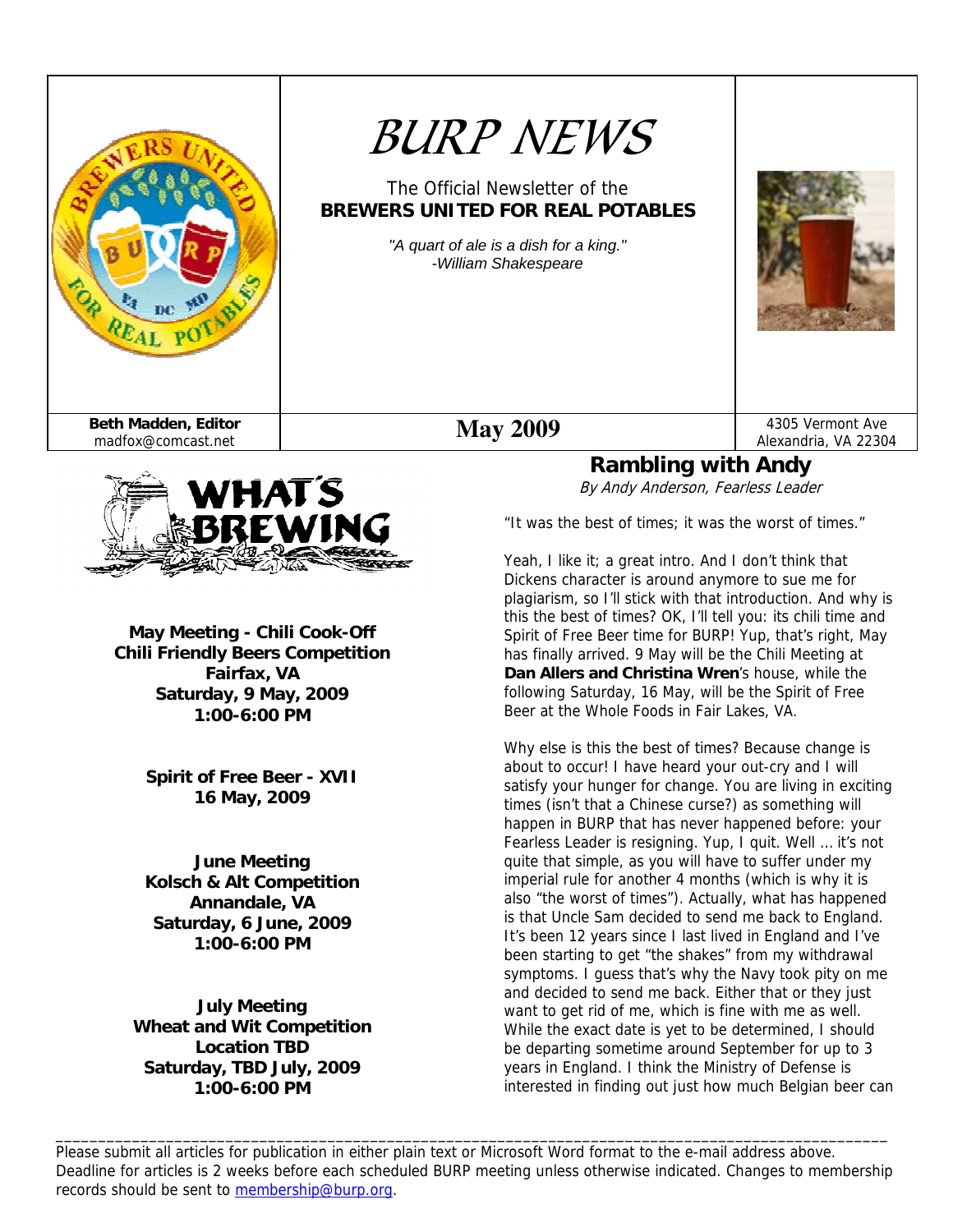be brought back into England via the car ferry. I'd better get heavy duty shocks for my car.

While "Fearless Leader" is one of the more useless jobs in BURP (or does it just attract the useless? … hmm …), I really don't think I can continue in that position from 3000 miles away. According to the BURP By-Laws, which technically are out of date, the Treasurer will take over Presidential duties. So that means **Robert Stevens** will take over the reins as Fearless Leader for the last few months of 2009. Sorry to stick you with that Robert.

I actually found out about this upcoming move to England a few weeks ago. I had initially planned to write about my change in the April newsletter, but decided not to, as I figured most people would think it an April Fool's joke on my part. Then, I read the article about my moving to Hell to brew and knew I had made the right decision to postpone my news, as most people would assume the Hell story was the truth and the return to England had to be a joke. Ha! The joke's on you, U.S. tax payers.

Anyway, back to the business at hand. The April meeting was held at **Alan Hew and Jude Wang's** house in College Park, MD. Unfortunately, I was at a wedding and missed the meeting. I was told it was a fine event, mainly because I was absent … hmm … The May meeting is Saturday the 9<sup>th</sup>, & at Dan and Christina's house. The meeting starts at 1 PM, but chili chefs can arrive as early as 9:30 to start cooking their devilish delights. This year's Chili Czar is **Max Green**. The chili meeting is also your last chance to enter beers into Spirit of Free Beer. Please pre-register your entries online at http://www.burp.org/events/sofb/2009/form.asp, to help out the Registrar.

To the 3 or 4 BURP members who actually read my ramblings all the way to the end, in last month's newsletter I cryptically mentioned the "Andy's European Beer Journal" that I used to write while previously stationed in England. If you were a BURP member in 1995-96, you would have read (or not) of my travels around Europe in search of beer. Well, I guess in a few months it will be time to start that Journal once again. I gotta do something to justify my time in England  $\odot$ 

In the meantime, go brew a beer!

## **From the Ministry of Culture**

By A.J. deLange and Christine Johnbrier, Co-Ministers of Culture

The right to boast about Pilsner brewing skills was fiercely contested at the April meeting at **Alan and**  **Jude's** between 12 contestants who delivered (or had delivered) 7 Bohemian and 5 German pilsners each, with one notable exception, properly packaged in the requisite 12 oz. brown glass bottle with crimp-on crown cap. This field was judged with skill and finesse by two capable panels each of which included some of our most experienced judges who not only judged the beers but mentored novice judges as they did so. We especially thank them for this latter as it added some time to the period required for judging but it appears to have been a positive experience for all involved. Outside on the deck with the Germans we had **Christie Newman** and **Calvin Perilloux** joined by novices **Chuck Mitchell** and **Bruce Baker**. Inside, with the Bohemians, were **Polly Goldman, Bruce Feist** and **Herb Rose** working with aspirant judges **Dave Derricotte** and **Sally Mitchell**.

First place went to **Calvin Perilloux** for his Bohemian Pils making his name a new one on the BOTY roster with 3 points (tied with **Yancy Bodenstein** and **John Foulke** for third place behind first place **Mel Thompson** and second place holders **Bill and Wendy**). The red ribbon went to **Bill and Wendy** for their Bohemian Pils giving them 2 BOTY points and putting them solidly into that second place slot a mere 2 points behind Mel. Your Co Minister **Christine Johnbrier** (don't even think impropriety – she was in Hawaii at the time of judging) and **Rick Garvin** brewed the third place Pils, a German, and this makes them first time names on the BOTY chart as well with 1 point each.

There is no formal contest at the May meeting, which doesn't mean your Ministers of Culture will be sitting around eating chili and swilling beer. We'll be in the garage (on your left as you walk towards the back yard) collecting your SOFB entries. If you have pre registered, we are expecting you. If you haven't, no matter – we'll take your beer and get you into the system on the spot. There is an informal Beer that Goes Best With Chili competition judged by the consumers in the same way as the chili that is by popular accord as measured by secret ballot. So bring a keg or case of whatever you think goes with spicy food and perhaps, though we hope not for the sake of the SOFB beers, a hot day.

SOFB is really underway. Prizes and entries are coming in and people are pre registering on the web site. The new venue is going to mean that we have to do some things differently but we have a plan that looks as if it is going to work out. We have been back to Whole Foods for a second look and to check on some things with the people there to make sure that out plans and their expectations merge. The main difference you will see as a judge or steward is that while we were in an industrial setting on the hosts' day off in the past we are now in a gentrified setting on the hosts' busiest day of their week.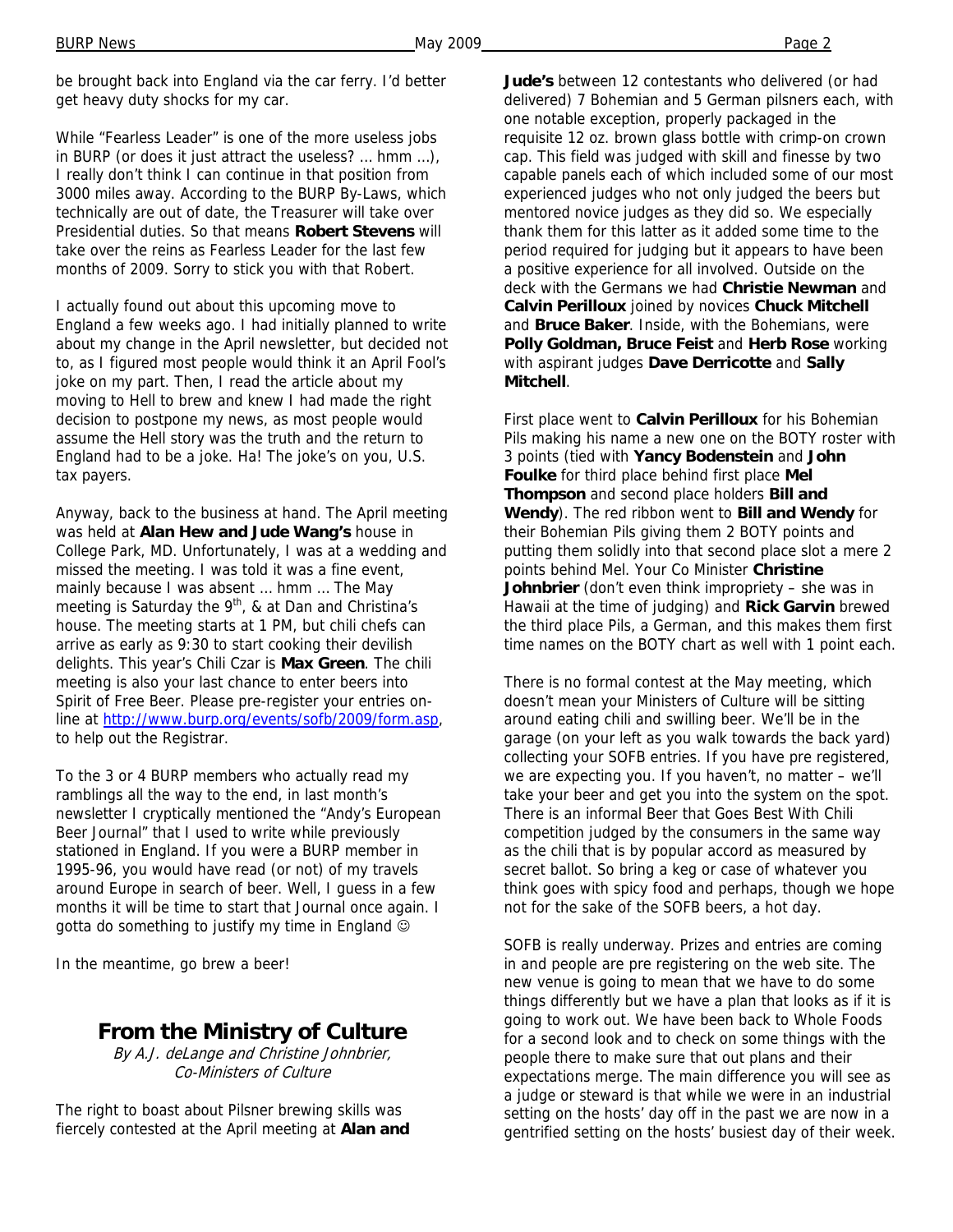This will restrict our freedom to move around somewhat as we would be tripping over shoppers (and conversely) and means we will have to dampen our enthusiasm somewhat but on the other hand you won't get your best judging attire smudged with grease from some chain drive either. The time window is also tighter but then our hosts will be catering breakfast and lunch and we don't have to set up or take down tables and chairs so that should save time and we hope that our "presorting" scheme will get things moving faster and more efficiently.

Many of you have already been tapped by various functionaries to help in various ways (judge, steward, register, sort, arrange prizes, pickup at drop-offs...). We still need über stewards. These are not stewards in the usual sense but rather those who serve the stewards. They are responsible for moving beer from the main cooler (back of the store) to the coolers in the Osteria (where the judging will actually be done) and then into the hands of the stewards all under the direction of the Registrar. If you are interested in this job see one of your Ministers or **John Foulke**, our capable Facilities chief.

#### **April 2009 Monthly Competition Winning Recipe**

#### **Bohemian Pilsner (by Calvin Perilloux)**

This Bohemian Pilsner is my first experiment with modern dry yeast, in this case Saflager S-23 from Fermentis. I'd heard good things about how far dry yeast quality has improved in recent years, so I wanted to try it out. One of the top brewers in Frederick's FOAM homebrew club (Brian Gruner) uses it regularly, and his beers have come out very nice. He doesn't even rehydrate the yeast! So I didn't either; I just sprinkled it right on top of cold wort.

Recipe for 12 gallons OG 1060 FG 1019 Alcohol approx 5.4% vol

24 lbs. Durst Pilsner Malt 0.5 lbs. Dingemans Biscuit Malt (25Lov) Efficiency 72 %

½ oz Centennial 9.1% AA -- First Wort Hop 2 oz Hallertauer Tradition 6.2% AA -- 60 min 1 oz Saaz 3.5% AA -- 5 min before boil end (All pellet hops)

Whirlfloc tablet at 15 min before boil end

#### S-23 Saflager (dry lager yeast)

Water was adjusted to approximately this profile with distilled water and added salts:

| Calcium(Ca):       | 70 ppm |  |
|--------------------|--------|--|
| Magnesium(Mg):     | 10 ppm |  |
| Sodium(Na):        | 48 ppm |  |
| Sulfate(SO4):      | 92 ppm |  |
| Chloride(CI):      | 92 ppm |  |
| biCarbonate(HCO3): | 48 ppm |  |
|                    |        |  |

Mashed in single step infusion at approx 152°F, dropping to 148°F over 45 minutes. Mash out at 168<sup>°</sup>F. Extract Efficiency: 72%

Wort Boil Time: 70 Minutes

Chill with immersion chiller to upper  $50's$  °F, then sit overnight in near-freezing weather to 46°F.

Pitch yeast at 46°F. Ferment in plastic at 49-52°F for 23 days. Secondary for 23 days in stainless at 49-52°F. There was no need for a diacetyl rest.

Bottle condition for 3-4 weeks at 60°F with approx. 2.7 grams corn sugar per 12oz. bottle. After that, store at  $31^{\circ}$ F.

Yes, that's right, fermented in a plastic bucket – light, portable, easy to clean. And since this was an "experimental" batch, I used some old malt that I'd had for a while…a long while. Specifically, it's been moved back and forth several times between my cellar and my garage since 2005 or before. Now to be clear, the temperature never exceeded 65 F, and it was packed in sealed buckets on a dry day to keep moisture as low as possible. Who says you can't make good beer with old malt? Just keep it cool and dry.

One thing I did notice is that clarity on this batch is not as good as with some liquid yeast. Since I split the wort for this batch with half going to another experiment with WLP885 Zürich lager yeast, and they were both in similar fermenters in the same cool room, the yeast was the only variable. I can see a remarkable haze difference. The WLP885 was brilliantly clear early into conditioning; the S-23 requires a lot of conditioning time. (No finings were used other than Whirlfloc.) It tastes pretty fine, though.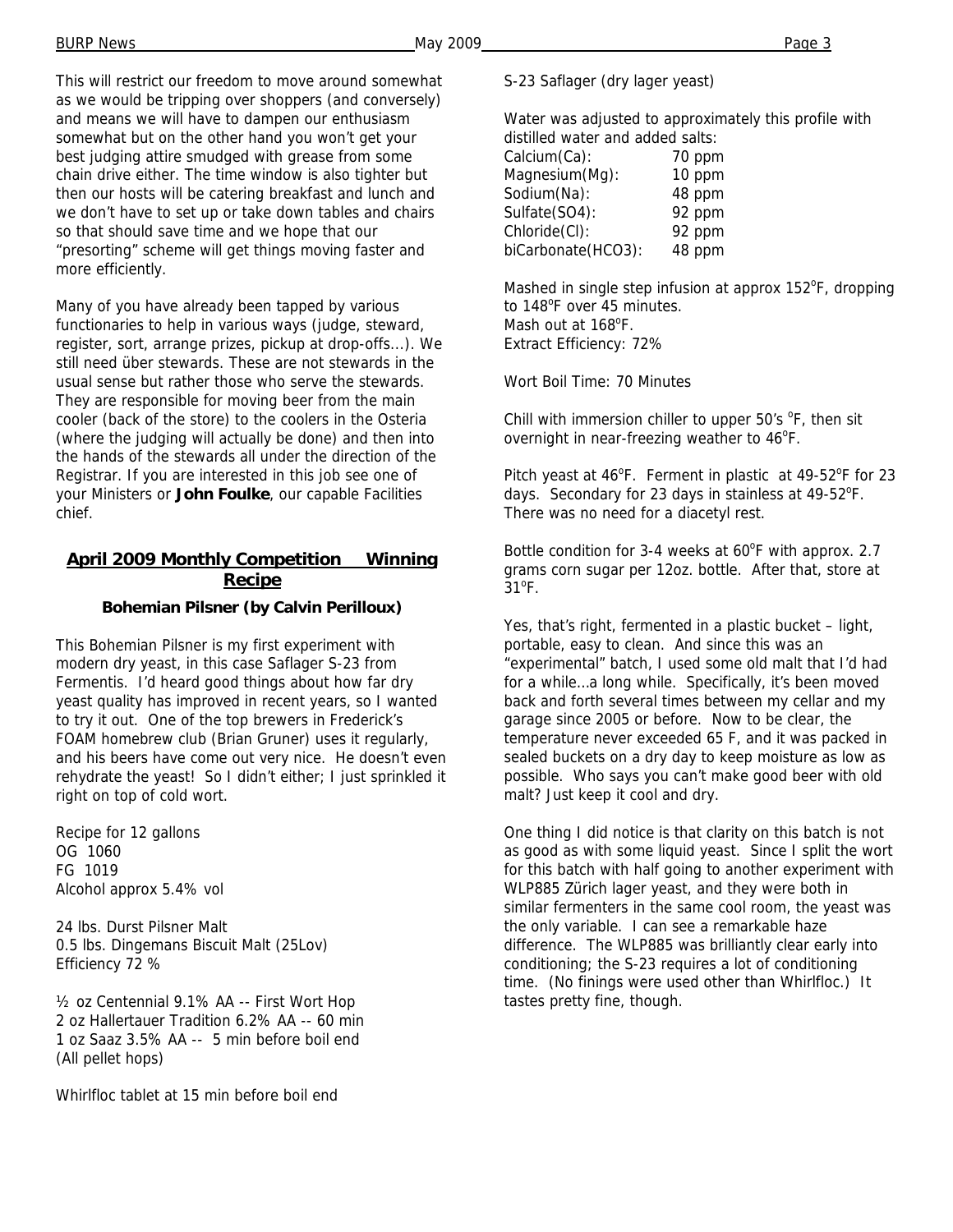# **Get Ready for the 24th Annual BURP Chili Cook-Off!**

Fire up the cook stoves! Tweak those recipes! The 2009 quest for BURP's best chili is upon us.

The 24th annual BURP Chili Cook-Off will be held on Saturday, May 9 at the home of **Dan Allers & Christina Wren** in Fairfax, VA. If you like chili, this is the place for you. In the past we have had hot, sweet, weird and even vegetarian chili. **Jim & Fred Parker** of Hard Times Café will once again be sponsoring the cookoff. This will be their 23rd year supporting the event.

**Tim Artz** took the top prize last year with his "Smokin' Bowl O' Red". Those looking to dethrone Tim have a considerable task ahead. Hopefully, Tim will be back this year to defend his title.

Prizes will be awarded to the top three chili's plus a special prize for the hottest chili. Winning recipes will appear in an upcoming issue of BURP News.

The meeting will start at 1:00 PM, with tasting and judging from 2:00 – 4:00 PM. Chili cooks may arrive as early as 9:30 AM to set up their tables & start cooking. Chili chefs are encouraged to use the driveway for unloading and loading. Driveway parking is reserved for Spirit of Free Beer organizers' vehicles for checking in entries.

Here are the rules. These will be strictly enforced by this year's Chili Commissioner, **Max Green**.

\* Chili must be prepared on site. All ingredients must be combined and cooked at the meeting, although materials may be cut and prepared beforehand. No precooking of any ingredients is permitted.

\* The recipe must include at least one bottle of beer - Homebrew is best.

\* Sabotage of other contestants' chili will not be permitted.

\* Chili recipes must be provided to BURP on request.

Participants should bring their own stove and table to cook and serve chili. If you do not have this, please make arrangements to share with someone. If you are placing a burner or grill directly on the grass you must bring a heat shield to protect the grass. A portable awning is also useful for protection from the elements. Bribing of judges is frowned upon, but the Commissioner appreciates attempts to influence him. Use of road kill and other "exotic" meats is encouraged.

As noted elsewhere in this newsletter, while chili is being prepared, there will be an ongoing "Best Beer with Chili" competition (judged by all present). And entries for the upcoming BURP Spirit of Free Beer homebrew competition will be accepted throughout the meeting.

NOTE – A container and trash cans will be provided for discard of used cooking oil, fat, scraps, and all refuse. Please do not toss these on the ground. Please stay out of herb gardens, vegetable gardens and other plantings.

# **Madison Malt Madness**

By Woody Lee



## **GTMW Tickets! Going, going....almost gone!**

Nearly all of BURP's allotment of 30 tickets for this year's Great Taste of the Midwest (Saturday, August 8 in Madison, WI) have been enthusiastically spoken for. However, there are still six tickets remaining for any of you who'd still like to make plans to attend. Contact Woody Lee at 703-354-9875, or dnwlee@comcast.net to claim your admission into beer paradise.

# **BURP 10 and 20 Years Ago**

Compiled By Bill Ridgely

## **20 Years Ago, May 1989**

For the 3rd consecutive year, the BURP Chili Cook Off (by now in its 5th year overall) was held at the home of **Rod Rydlun** in Great Falls, MD. This was a rare Sunday event, and the weather cooperated nicely. Chili chefs arrived in abundance early on, led by former champions **Al & Nancy Lowry**, **Bill Chilcoat**, **Bob Wright**, and 1988 champs **Howard & Emily Michelsen**. The Rydlun yard soon filled with the fine aroma of cooking chili, followed by a large crowd of hungry consumers. At least two of the chefs pushed the envelope with their entries.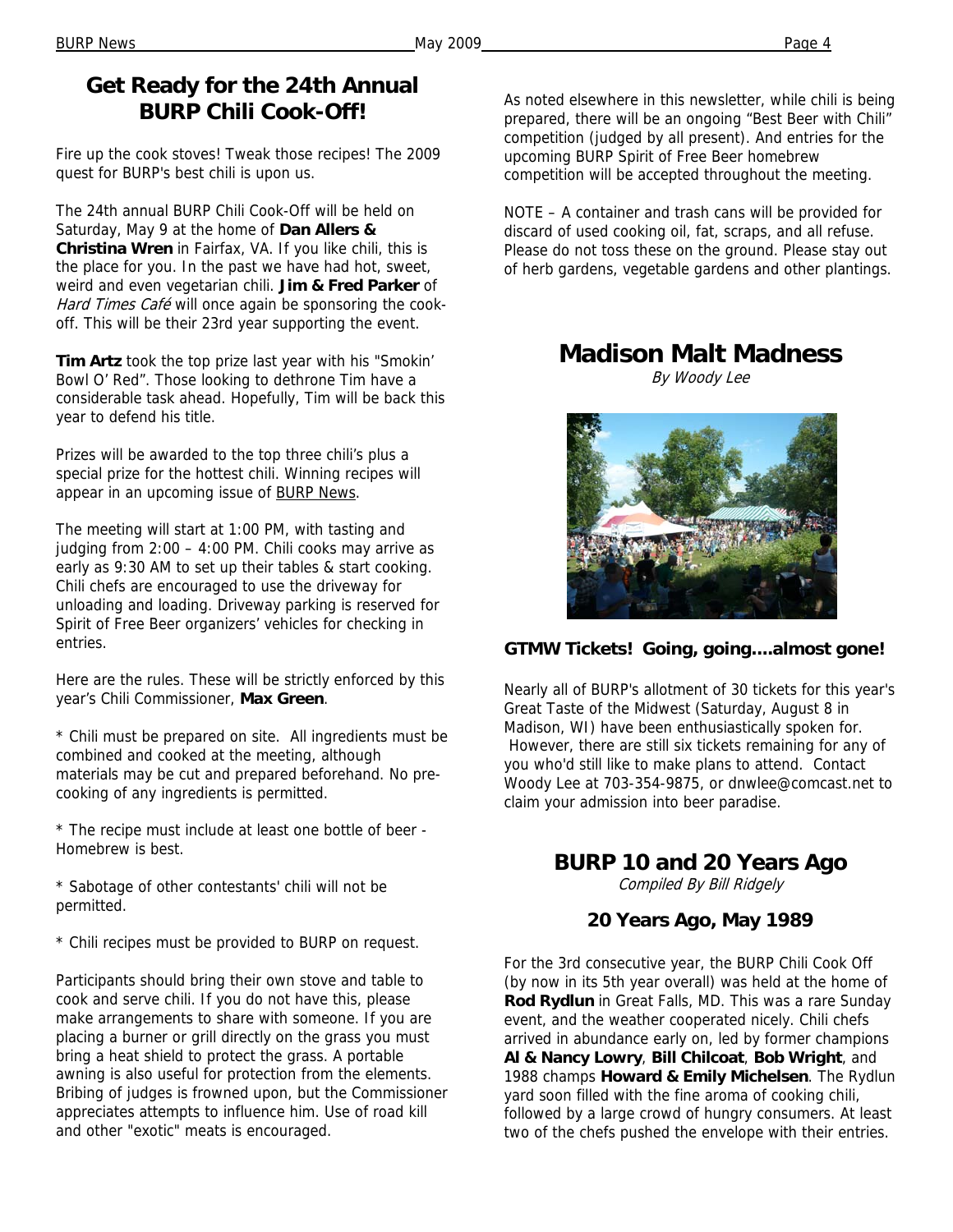**John Gardiner** brought a dish he called "Smoked Tuna Chili". The "chili" part may have been in dispute, but the dish otherwise received good reviews. And **Ralph Bucca** prepared his now famous (or is that infamous) "Roadkill & Beans" chili, using something Ralph "picked up on the way over". Several of the entries, including the Lowry's "Red Menace" and Bob Wright's "Dragon Chili", had previously won prizes in regional and national competitions sponsored by the Chili Appreciation Society International (CASI). At the allotted hour of 3:30, the crowd began working its way along "chili row" and voting for its favorites, clearing their palates frequently with a fine selection of homebrews. Finally, the winners were announced, and the club's top chefs carried the day once again. **Al & Nancy Lowry** took 1st place and were awarded the "Champion's Bowl". **Howard & Emily Michelsen** (along with head stirrer **Woody Ulmer**) took 2nd, and **Bill Chilcoat** took 3rd. Al & Nancy used not one but two different beers in their winning recipe - Dos Equis Amber Lager and Yuengling Porter.

The May 1989 **BURP News** featured a nice variety of articles, including two meeting reports (for the March and April meetings by **Ken Graham** and **Ralph Bucca**, respectively), a judging perspective on the club's annual stout competition by head judge **Rick Garvin**, and, following this, a very short "recipe" for **Tom McGonigle's** 3rd place winning stout ("Buy a True Brew All Malt Irish Stout Kit and brew it according to the instructions"). Frugal Brewer **John Gardiner** once again regaled BURP members with his "Dear Frugy" advice column (with some actual very good advice on how new members could help the club thrive, amongst other subjects). The Frug also provided another of his famous "Pop Quizzes". Each question was designed to be answered with a beer name (Typical example - Q. To drink after hitchin' a ride in a crowded pick-up truck. A. Rodenbach). The **Jim Dorsch** "Whole BURP Catalog" reported on a recent Chocolate & Beer tasting led by **Fred Eckhardt**, featuring combinations such as Guinness Stout paired with chocolate brownies and vanilla ice cream. Finally, in the beer travels category, **Bill Ridgely** wrote about the recent trip he and **Ralph Bucca** took to Mesa, AZ to hike in the Superstition Mountains. While there, they met up with and sampled some excellent homebrews with members of "Brewmeisters Anonymous", the local Mesa homebrew club. The boys were hosted by club member **Harold Gee** & his wife **Audre** (at both the beginning of the trip and the end, after being nearly drowned in a rare 12 hour desert downpour).

#### **10 Years Ago, May 1999**

May 1999 was a very busy month for the BURP club, with three events on the schedule. Kicking off the festivities was the 15th annual Chili Cook Off, held for the 2nd consecutive year at the home of **John Esparolini** in Vienna, VA. This time, the date also fell on John's birthday, so the event was celebrated with a nice cake and toasts to the gracious host. Meeting reporter **Colleen Cannon** noted that there was an incredible variety of chilis and ingredients at this event, ranging from Indian-style chili (made with yogurt) to "Montana mule deer chili" to chocolate chili to a chili made with a jar of "green mystery spices". The required beer component also ran the gamut from Bud to Great Lakes Porter to many and various homebrews. Colleen attempted to collect as many chili-cooking tips as she could for her report. These ranged from the practical (cooking onion & garlic in bacon fat; cooking beans in liquid smoke) to the shameless (throwing grass in a neighbor's pot when he wasn't looking). While the chili judging took place, Spirit of Free Beer organizer **Andy Anderson** collected and registered entries for BURP's premier annual competition, and entries were also collected for a club Belgian Ale competition to be judged the following month. Finally, the chili winners were announced. Team Jackelope (**Tom & Colleen Cannon with Steve & Teresa Marler**) took the top prize, with **Kathy Obert** coming in 2nd and **Clint Sanford** taking 3rd. **Bob Kepler & Betsy Kliks** won the prize for "Hottest Chili". The full report on the meeting, along with some great photos, can be found on the BURP website at http://burp.org/meetings/199905.htm.

Next up for May was a special club reception held for **Michael Jackson**, the "Bard of Beer", who was in town for a tasting held at the National Geographic Society. BURPer **Jim Dorsch**, who had collaborated with Jackson on several writing projects, organized the reception, held at the Old Dominion Brewing Co in Ashburn, VA on May 17. Jackson had been a FOB (Friend of BURP) for many years, going back to the one time he actually homebrewed - with BURP founder **Dan McCoubrey**. The reception was informal, with about 50 club members contributing food and homebrews (a number of which were graciously sampled by the guest of honor). Some great photos taken by BURPer **Jim Tyndall** (who worked in the National Geographic photo lab) can be viewed on the BURP website at http://burp.org/meetings/party199905.htm.

Finally, the long awaited 7th Spirit of Free Beer Competition was held over two days (May 22 & 23) at the Virginia Native Brewing Co in Alexandria, VA. There were 324 entries, down from the previous year's high water mark of 439 but still a very respectable showing.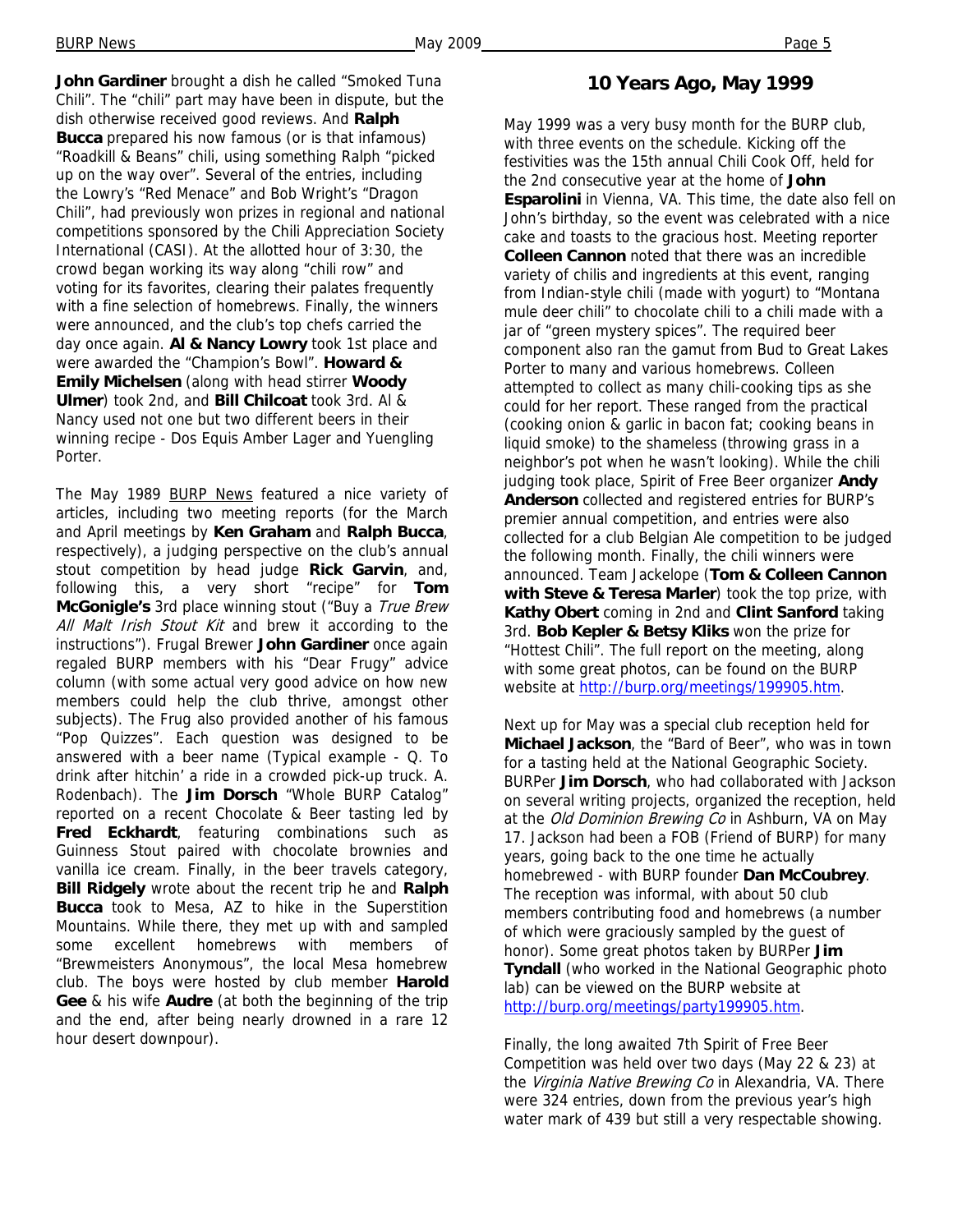Organizer **Andy Anderson** did a great job making the competition run smoothly over two days, and prize coordinator **Steve Marler** somehow brought in over 60 sponsors. It was estimated that the typical 1st place winner took away over \$75 worth of prizes and gift certificates, making SOFB one of the most richly rewarding competitions in the country (where it remains to this day). The Best of Show winner was **Andy Anderson** for his Barleywine. Andy went on to tie **Mike Megown** and become BURP's first co-Brewer of the Year. Photos taken at the 1999 SOFB can be viewed on the BURP website at

http://burp.org/events/sofb/1999/photos.asp.

The May 1999 BURP News mostly featured information on upcoming events like the Chili Cook Off, Spirit of Free Beer, and the club Belgian Ale and Battle of the Sexes competitions. However, Minister of Truth **Delano Dugarm** did provide the first of what he described as "a series of articles on homebrewing beverages other than beer". "Making Wine from Kits" covered everything the beginning winemaker needed to know about successfully turning pre-packaged grape juice into "something you will be proud to serve guests" for \$1-2 per bottle.

## **BURP Prosperity Report**

By Robert C. Stevens Minister of Prosperity

Thanks to the large number of members who paid their dues last month, the BURP Treasury is now \$699.00 in the black for the year. Although this sounds like at lot of money, some of the club's biggest expenditures including SoFB are coming up. We will need to monitor our expenses carefully to make sure that we do not end up with a negative cash flow at the end of the year

BURP Summary

The total income was \$940.00. \$137.00-Raffle \$795.00-membership

The total expenses were \$221.34 \$50.00-Web host \$54.74-Monthly meeting and competition supplies

> \$64.80-Membership supplies \$35.00-SoFB registration \$16.80-Treasurer supplies

BURP assets as of April 30, 2009: \$20,493.34

"BURP members are reminded that all expense submissions must include details. Required details are date, exact amount, detailed item description, any special circumstances, and name of person to be

reimbursed. Event coordinators should maintain a spreadsheet for their project. Spreadsheets and other financial data are available on the BURP website to registered users at http://www.burp.org."

#### **Hop Notes from the Li-Beery**

By Bill Ridgely, Minister of History

The most recent issue of **Zymurgy** (May/June 2009) has just arrived. You can view the table of contents at (http://www.beertown.org/homebrewing/zymurgy\_mag azine/current\_issue.html). If you see an article of interest, simply contact me at ridgely@burp.org (or call 301-762-6523), and I'll make a copy of your requested article and bring it to the next BURP meeting. Also, note that the Zymurgy website has a fairly sophisticated search engine, so you can find info from past issues. I'll also be happy to make copies from older issues since I intend to keep at least 2 years of **Zymurgy** as well as all of the past special issues. In addition to these periodicals, the club owns a number of issues of the now defunct Brewing Techniques magazine. These still contain a lot of great brewing info. While the full text of some articles is available for free on the Brewing Techniques archival site

(http://www.brewingtechniques.com/), not all articles are available. If you see an article on the site that looks interesting, but the full text is not provided online, just contact me. We may have that issue in our collection, and I'll make a copy for you.

I have requested that a discount subscription to Brew Your Own be added to the list now being put together by **Max Green**. Once this is in place, I'll also maintain at least two years of BYO and will announce the arrival of each issue as I do with Zymurgy.

The BURP Li-Beery has finally been culled to the essentials of books and publications of interest to homebrewers. A good home for all of the remaining surplus magazines was found at the April BURP meeting, and the remaining unwanted books (the majority either outdated or non-brewing related) either went to the raffle or to the Goodwill trailer. I'll be doing a final update to the li-beery website soon and will then start scouting some new relevant publications to add to the collection.

Remember, you can check out the BURP li-beery listing at any time at

http://burp.burp.org/Default.aspx?tabid=414. If you would like a book loaned to you, just let me know, and it will be delivered to you at the next BURP meeting. And, as always, if there is a book that you feel should be